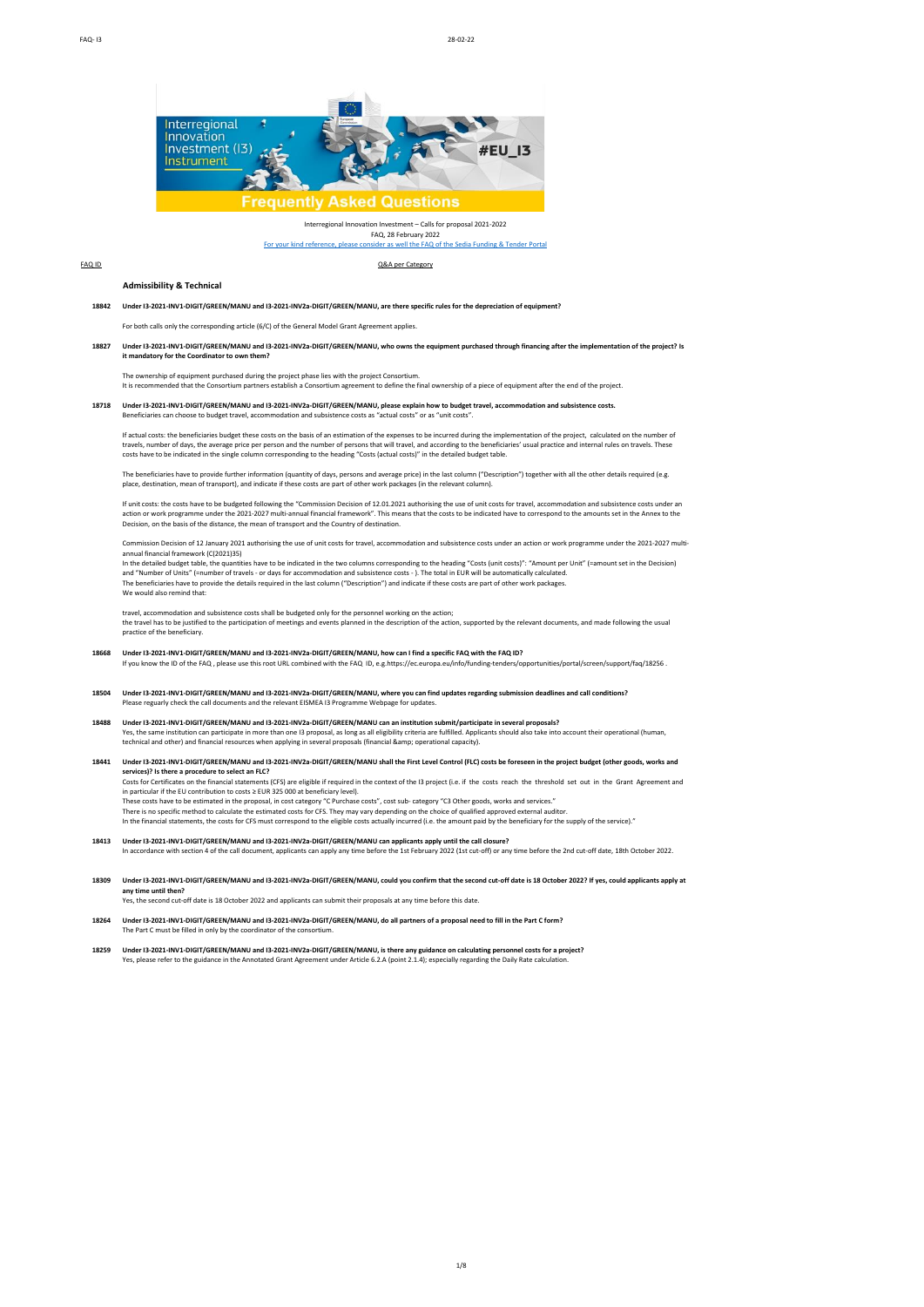## **Co-Funding Rate**

**18620 Q Under I3-2021-INV1-DIGIT/GREEN/MANU and I3-2021-INV2a-DIGIT/GREEN/MANU, can SMEs participating in the FSTP scheme complement the consortium funding with their own resources, and how has this to be reflected in the budget table?** The co-funding rate for this call is a single co-financing rate of 70% for all cost categories at project level. The 30% co-financing can be covered by any other public (national, regional or a<br>combination of both) or priv

will be organised and co-financed. The financial contribution provided by third parties should be included in the detailed budget table, part 3, under project income.

- Worder 13-2021-INV1-DIGIT/GREEN/MANU and 13-2021-INV2a-DIGIT/GREEN/MANU does the 70% funding rate apply to all budget categories, including overhead costs?<br>Overhead costs are automatically calculated by the IT system apply
- **18494 Q Under I3-2021-INV1-DIGIT/GREEN/MANU and I3-2021-INV2a-DIGIT/GREEN/MANU are there any limits for consortium partners in the view of individual amounts of funding to manage during the project implementation?**<br>No, as long all eligibility conditions set out in the call documents are fulfilled.
- **18304 Q Under I3-2021-INV1-DIGIT/GREEN/MANU and I3-2021-INV2a-DIGIT/GREEN/MANU, is it possible to pay both the 30% by co-funding and the 70% by the I3 directly to the company but having 70% reimbursed by the EC?** A EISMEA will fund only the Coordinator of the Consortium and not directly the SMEs involved in the FSTP.
- **18300 Q Under I3-2021-INV1-DIGIT/GREEN/MANU and I3-2021-INV2a-DIGIT/GREEN/MANU, where shall the additional funding of the consortia come from?** A The additional funding of the I3 projects can be covered from any private or public (national, regional) sources or a combination of both.
- **18299 Q Under I3-2021-INV1-DIGIT/GREEN/MANU and I3-2021-INV2a-DIGIT/GREEN/MANU, can the partners balance the % of funding per partner, so that the overall funding rate the whole consortium has to contribute with is 30%?** Yes, this is correct.
- 1**8292** Under 13-2**021-INV1-DIGIT/GREEN/MANU and I3-2021-INV2a-DIGIT/GREEN/MANU, does the consortium need to cover any costs?<br>Yes, in line with the funding rate set out in section 10 of the call text, the consortium partne**
- **18256 Q Under I3-2021-INV1-DIGIT/GREEN/MANU and I3-2021-INV2a-DIGIT/GREEN/MANU, what is the funding rate?** A The funding rate will be fixed in the Grant Agreement according to the conditions set out in the call text, section 10.
- **18255 Q Under I3-2021-INV1-DIGIT/GREEN/MANU and I3-2021-INV2a-DIGIT/GREEN/MANU, how can SMEs participate and what will be the funding rate?** SMEs participate as third parties. SMEs with highest investment needs might participate as consortium partners. Funding rates are specified in the call.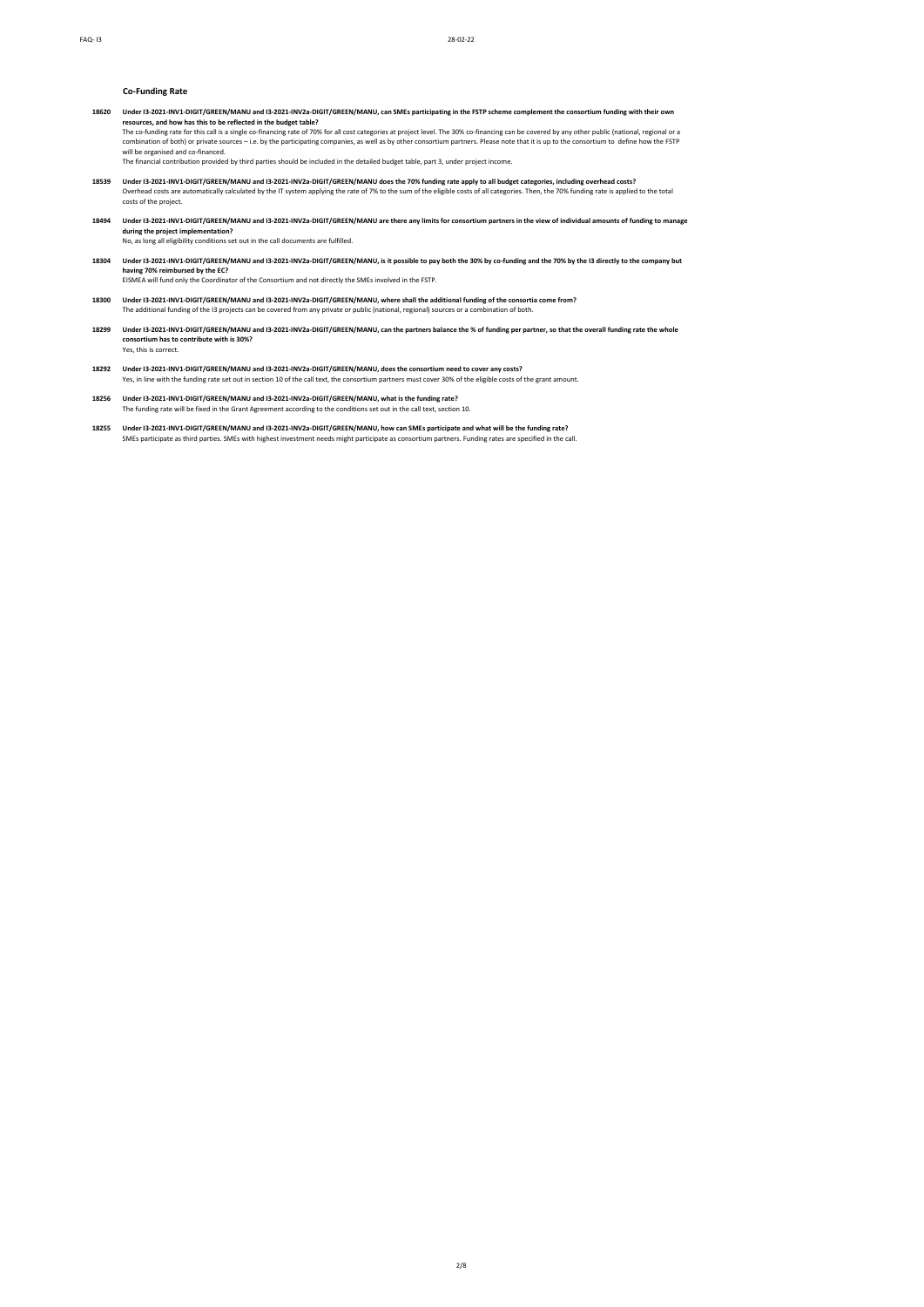## **Eligibility**

**18652 Q Under I3-2021-INV1-DIGIT/GREEN/MANU and I3-2021-INV2a-DIGIT/GREEN/MANU, what status will apply if multiple consortium partners are based in the administrative region, but** 

l**ocated in communities with a different status?**<br>The location where the business investment will be implemented shall be the guiding principle to determine the status of the region involved in the consortium. The member o regional innovation ecosystem can be located in different type of territories within a NUTS region. The competent body responsible for Smart Specialisation should provide the en and control of the control of the control of the control of the control of the control of the control of the control of the control of the control of the control of the control of the control of the control of the contr

**18651 Q Under I3-2021-INV1-DIGIT/GREEN/MANU and I3-2021-INV2a-DIGIT/GREEN/MANU, in which respect does the location of a project consortium partner involved in a specific project** 

application determine the status of the region in that specific application?<br>The location where the business investment will be implemented shall be the guiding principle to determine the status of the region involved in t endorsement letter at ecosystem level, including companies.

#### **18540 Q Under I3-2021-INV1-DIGIT/GREEN/MANU and I3-2021-INV2a-DIGIT/GREEN/MANU is it correct that depreciation costs for infrastructure are eligible but only for the duration of the project according to the use in the project?**

.<br>Yes, the only portion of the costs that will be taken into account is the one which correspond to the duration of the action and rate of actual use for the purposes of the action. These costs have to be recorded in the assets following the rules of the International Accounting System and the usual practice of the beneficiary.<br>Equipment and infrastructure can be new or second-hand. The renting and the leasing co

### **18491 Q Under I3-2021-INV1-DIGIT/GREEN/MANU and I3-2021-INV2a-DIGIT/GREEN/MANU can you provide more information on the type of costs related to the access to testing and demonstration facilities?**

13 eligible costs include expenditure for accessing testing and demonstration facilities, such as:

Expenditure for the provision of services that meet companies' needs, including the access to networks of demonstrators (physical facilities and testing environments) and technical/scientific expertise. This might include the cost of expertise for validation tests, certification procedures, confidential services to industry and SMEs, cost comparisons or other<br>post-prototyping activities nee

Expenditures for system-level tests (small-scale demonstration of entire products, services or processes) in a simulated user environment. Expenditures for the use of pre-commercial pilot facilities that can serve as validation environment before industrialization; this includes the cost for the use of open innovation test beds<br>(opened up by industry and larg and services.

### **18489 Q Under I3-2021-INV1-DIGIT/GREEN/MANU and I3-2021-INV2a-DIGIT/GREEN/MANU what exactly is meant by "investment costs"?**

The investment costs are related to the investments in companies at an appropriate TRL level. These costs are needed for the implementation of tangible and intangible investments, are designed to generate new, altered or improved products, processes and services (new to Europe or new to the application sector) and can for example foresee

- demonstrating, testing and piloting new innovative solutions - large scale product/service validation

- market replication, deployment of new or improved technologies and processes

- access to pilots, test beds, testing and demonstration facilities, which are instrumental to the uptake of innovative solutions

- access to highly specialised services to customise innovation to the companies' needs and to remove barriers and bottlenecks to innovation<br>Concerning budget categories and cost eligibility rules, please refer to the call

## **18484 Q Under I3-2021-INV1-DIGIT/GREEN/MANU and I3-2021-INV2a-DIGIT/GREEN/MANU can you provide more information on the type of costs related to the access to testing and**

**demonstration facilities?**<br>I3 eligible costs includes expenditure for accessing testing and demonstration facilities, such as:

Expenditure for the provision of services that meet companies' needs, including the access to networks of demonstrators (physical facilities and testing environments) and<br>technical/scientific expertise. This might include post-prototyping activities needed before full production and market launch.

Expenditures for system-level tests (small-scale demonstration of entire products, services or processes) in a simulated user environment.<br>Expenditures for the use of pre commercial pilot factament brank on the memotor of and services

#### **18478 Q Under I3-2021-INV1-DIGIT/GREEN/MANU and I3-2021-INV2a-DIGIT/GREEN/MANU where we can find details on the reporting and the accounting rules for financial support to third parties?**

For any details related to reporting and accounting please check the general eligibility conditions and the conditions for financial support to third parties in the MGA - Chapter 3, ARTICLE 6<br>— ELIGIBLE AND INELIGIBLE COS

**18415 Q Under the calls I3-2021-INV1 and I3-2021-INV2a can costs for permanent staff declared in order to co-finance the project?** Yes, in compliance with the eligibility rules for direct costs. The budget categories and cost eligibility rules are fixed in the Grant Agreement

**18297 Q Under I3-2021-INV1-DIGIT/GREEN/MANU and I3-2021-INV2a-DIGIT/GREEN/MANU, could SMEs subcontract Research and Technology Organisations (RTOs) from their regions, or could they be from other regions?** A The sub-contracted entities must come from the same NUTS region.

**18294 Q Under I3-2021-INV1-DIGIT/GREEN/MANU and I3-2021-INV2a-DIGIT/GREEN/MANU, are the Universities, and eventually other public bodies, 100% refunded?** The funding rate is set in line with section 10 of the call document.

**18265 Q Under I3-2021-INV1-DIGIT/GREEN/MANU and I3-2021-INV2a-DIGIT/GREEN/MANU, are non-EU countries to be included in the budget table?** No, non-EU countries are not be included in the budget table

**18262 Q Under I3-2021-INV1-DIGIT/GREEN/MANU and I3-2021-INV2a-DIGIT/GREEN/MANU, why do the eligible consortia need to include 'supply and demand side' of the quadruple helix?**

Eligible consortia must prove that their business plans include actors from the entire scale of their innovation eco-systems in terms of demand of "innovative solutions" and a supply of these solutions.

- **18257 Q Under I3-2021-INV1-DIGIT/GREEN/MANU and I3-2021-INV2a-DIGIT/GREEN/MANU, will the "non-profit rule" also be applied to non-profit organisations?** Non-profit organisations participate in the I3 calls under the same conditions as any other organisations. The profit rule as defined in the Art. 192 of the Financial Regulation does not apply.
- **18254 Q Under I3-2021-INV1-DIGIT/GREEN/MANU and I3-2021-INV2a-DIGIT/GREEN/MANU, are large private companies eligible applicants?** A The participation of large companies in the consortium can be justified when SME investments are connected to the value chain of large companies (ERDF Regulation, Art. 5 (2)).

**18251 Q Under I3-2021-INV1-DIGIT/GREEN/MANU and I3-2021-INV2a-DIGIT/GREEN/MANU, do "less developed regions" include regions inside the EU27 and developing countries?** A Less developed regions are defined as regions whose GDP per capita is less than 75 % of the average GDP per capita of the EU-27 (Article 108(2) of the REGULATION 2021/1060).

Under 13-2021-INV1-DIGIT/GREEN/MANU and 13-2021-INV2a-DIGIT/GREEN/MANU, are Third Countries eligible for funding?<br>No, partners from third countries can participate in the calls but they are not eligible for funding.

**18248 Q Under I3-2021-INV1-DIGIT/GREEN/MANU and I3-2021-INV2a-DIGIT/GREEN/MANU, can Technology Centres and business associations apply in I3 proposals as partners with eligible costs?**<br>Yes, being actors of the regional innovation ecosystems, business associations can be partner of I3 proposals.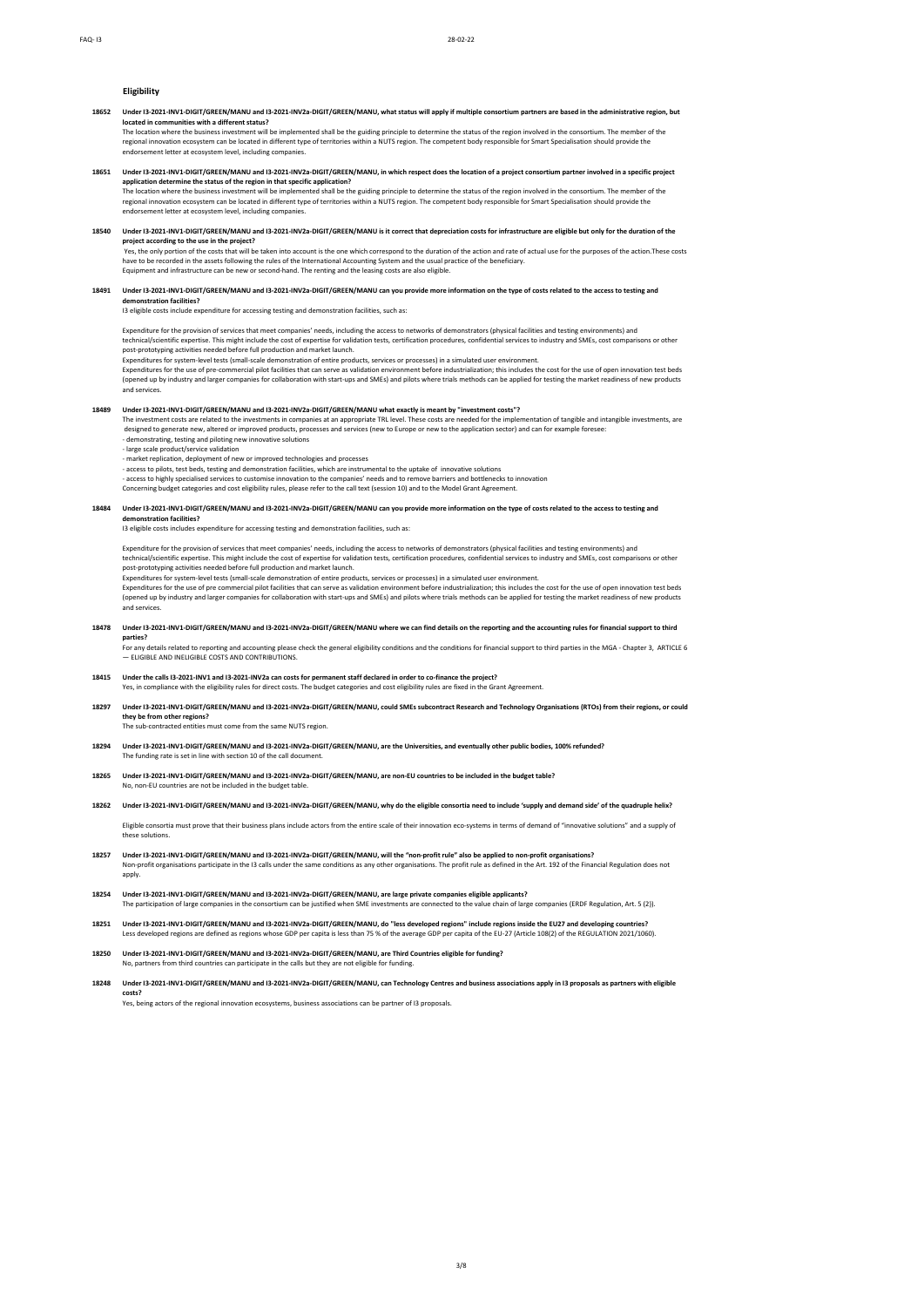## **Endorsement & NCP**

**18717 Q Under I3-2021-INV1-DIGIT/GREEN/MANU and I3-2021-INV2a-DIGIT/GREEN/MANU, can the letter of support (endorsement letter) be signed digitally? Or should the letter be signed**  manually and scann Both options are possible

# In general, if the supporting entity can sign the letter with a qualified electronic signature, then this is equivalent to the blue ink signature (with communication of the original). For further<br>information please see EU

Please note that these letters are part of the application support documents, therefore EISMEA cannot validate the letters signed by the third party in a qualified signature as usually (see EU Sign (europa.eu) ).

In other words, the letter of support can only be signed digitally, if the qualified electronic signature is acceptable and accepted by the grant applicant who is responsible to ensure its validity.

If no qualified electronic signature is possible, then yes we need the supporting letter in the usual way manually dated and signed (and stamped if possible) and uploaded in pdf version,<br>while the applicant should keep the

**18622 Q Under I3-2021-INV1-DIGIT/GREEN/MANU & I3-2021-INV2a-DIGIT/GREEN/MANU, are SMEs from regions not belonging to the consortium eligible for financial support or services, if an endorsement letter is be provided by these region?**

The purpose of the endorsement letter is a) to certify that the S3 strategy of the participating region is coherent with the investment priority identified by the I3 project b) to endorse the<br>This belonging to the regional

- **18612 Q Under I3-2021-INV1-DIGIT/GREEN/MANU and I3-2021-INV2a-DIGIT/GREEN/MANU, is it possible to provide the LETTER OF SUPPORT (MS/REGION S3 ENDORSEMENT) only before the signature of the Grant Agreement?**
	- The endorsement letter from S3 authorities is a mandatory supporting document in your application (see call text, point 5). Without the endorsement letter, the proposal will not fulfil the<br>admissibility conditions.
- **18611 Q Under I3-2021-INV1-DIGIT/GREEN/MANU and I3-2021-INV2a-DIGIT/GREEN/MANU, is there a database of the competent authorities in charge of S3 for all European countries /**

**regions?**<br>A database of the competent authorities responsible for Smart Specialisation does not exist. Still, the managing authority, responsible for the ERDF in your respective countries, will be able to provide information on the competent body responsible for Smart Specialisation. You can also find some information under this link: https://ec.europa.eu/regional\_policy/en/atlas/programmes

- **18447 Q Under I3-2021-INV1-DIGIT/GREEN/MANU and I3-2021-INV2a-DIGIT/GREEN/MANU, who should provide the endorsement letter for I3 in countries where competent bodies responsible**  for smart specialisation are present at several NUTS levels (e.g. 1-2 and 1 -3)?<br>The endorsement letter should be provided by the competent body responsible for Smart Specialisation placed at the closest possible level to level endorsement is compulsory only for participating countries where a competent body for Smart Specialisation does not exist at NUT2 or NUT 3 level.
- 1**8307 Under 13-2021-INV1-DIGIT/GREEN/MANU and 13-2021-INV2a-DIGIT/GREEN/MANU, what is the NUTS level for being an eligible partner (updated)?<br>NUTS level eligibility is 1 or 2, depending on how the country is classified an**
- **18298 Q Under I3-2021-INV1-DIGIT/GREEN/MANU and I3-2021-INV2a-DIGIT/GREEN/MANU, is there any National Contact Point to ask or it is 100% managed by the Commission and EISMEA?**

The two calls are managed by EISMEA.

- 18261 Under I3-2021-INV1-DIGIT/GREEN/MANU and I3-2021-INV2a-DIGIT/GREEN/MANU, is an endorsement from existing S3 Partnerships co-leads compulsory?<br>Endorsement from existing S3 partnerships co-leads is not required.
- **18245 Q Under I3-2021-INV1-DIGIT/GREEN/MANU and I3-2021-INV2a-DIGIT/GREEN/MANU, at which NUTS level does the endorsement letter have to be requested in case of several**  national**/regional levels responsible for Smart Specialisation?**<br>The endorsement letter has to be provided by the authority at the closest possible level of S3 implementation. In case of participation of two or more region support letter at NUTS 1 level is relevant.
- 18244 Under Interregional Innovation Investments I3-2021-INV1-DIGIT/GREEN/MANU and I3-2021-INV2a-DIGIT/GREEN/MANU, is the endorsement letter required only for the coordinator's<br>region or for each region/country participat A The endorsement letter is required per each regional innovation ecosystem at appropriate NUTS level and it is a requirement for all regions/countries members of an I3 project consortium.
- **18246 Q Under I3-2021-INV1-DIGIT/GREEN/MANU and I3-2021-INV2a-DIGIT/GREEN/MANU, do partner fill in the name and organisation of the coordinator in the template of the endorsement letter, despite the partner coming from another region?**<br>Yes, the name and organisation of the coordinator needs to be included in the endorsement letter, irrespective of the location.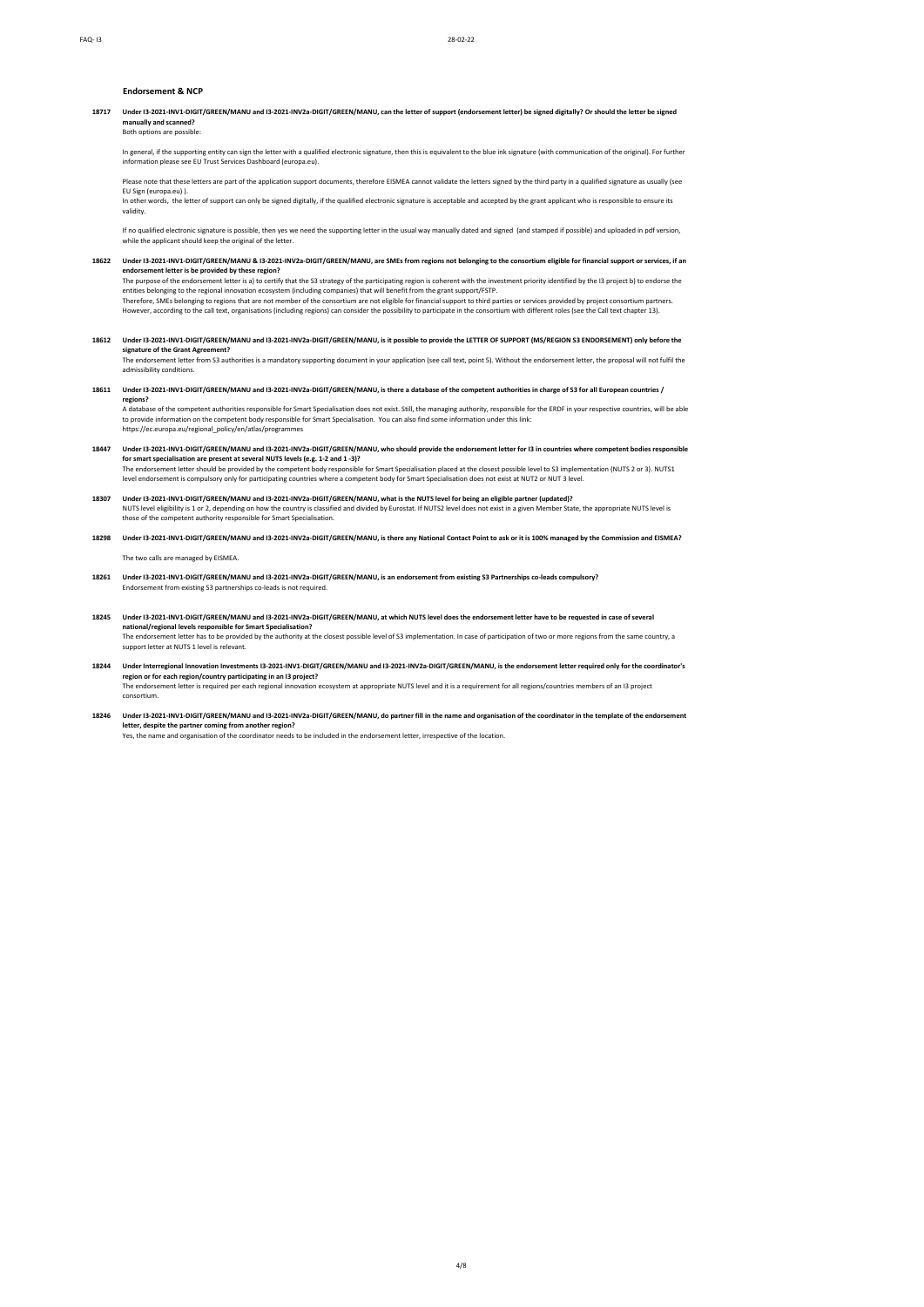## **Participation & Consortium Composition**

- **18888 Q Under I3-2021-INV1-DIGIT/GREEN/MANU and I3-2021-INV2a-DIGIT/GREEN/MANU, the eligible consortium coordinator has to be a "non-profit" legal entity. Can consortium coordination tasks be delegated to a "for-profit" affiliated entity?** In case the coordinator is a public body, it can delegate some tasks (submission of deliverables, reports and payments to other consortium members) to an entity having the 'authorization
	- to administer' as defined in Article 7 (b) I3 MGA. This entity should be created, controlled or affiliated to then

However, the applicant, the consortium and the application have to comply with all criteria defined in the call for proposals, including eligibility.<br>This means that a non-profit organization has to act as coordinator of t According to the call conditions, a for-profit organization could potentially participate as affiliated entity in the I3 project BUT it wouldn't be allowed to implement core coordination tasks that are under the responsibility of the consortium coordinator, as defined in the MGA.

# **18884 Q Under I3-2021-INV1-DIGIT/GREEN/MANU and I3-2021-INV2a-DIGIT/GREEN/MANU, what are the obligations of the consortium coordinators? Can the consortium coordinator delegate**

or subcontract some coordination tasks to any other "beneficiary" or a "third party"??<br>The coordinator may not delegate or subcontract the core tasks to any other beneficiary or third party (including affiliated entities).

**18880 Q Under I3-2021-INV1-DIGIT/GREEN/MANU and I3-2021-INV2a-DIGIT/GREEN/MANU, can an affiliated entity participate in I3 proposals? Who will check the entities affiliation links during the preparation of the proposals?**

Affiliated entities can participate in 13 projects, provided that they fulfill all the criteria of the Art 187 (b) of the Financial Regulation<br>The Granting Authority does not assess fulfillment of this Article during the p

- **18653 Q Under I3-2021-INV1-DIGIT/GREEN/MANU and I3-2021-INV2a-DIGIT/GREEN/MANU, are modifications with regard to the project proposal or the project consortium after the submission and before the signature of the Grant Agreement allowed?** The "quality of the consortium" and the "relevance/consistency of the project" are elements assessed during the independent evaluation process as indicated in the call document.<br>Changing the content of the project and the essential elements used for the proposal assessment and scoring.
- **18625 Q Under I3-2021-INV2a-DIGIT/GREEN/MANU does a proposal with a) several SMEs within the consortium and participating in multiple pilots and b) external SMEs (funded via FSTP)**  r**eplicating the pilots' activities fit the call objectives?**<br>In the framework of a broader investment portfolio, SMEs (selected upfront / member of the consortium) can participate in several pilots (testing and experiment

to validate their investment projects.

Additional SMEs can be selected during the implementation of the project (via FSTP/ cascading funding mechanisms).<br>Market replication and other actives instrumental to innovation diffusion are eligible under I3-2021-INV2a

- **18621 Q Under I3-2021-INV1-DIGIT/GREEN/MANU and I3-2021-INV2a-DIGIT/GREEN/MANU, with regard to the evaluation criteria could you please clarify what you understand under**  "arrangement protocols"?<br>As foreseen by the call text (chapter 13), it is recommended to set up a Consortium agreement with internal arrangements. Arrangement protocols are the internal agreements set up to<br>specify details
- management inside the consortium. Please see also I3 MGA Chapter 4. **18487 Q Under I3-2021-INV1-DIGIT/GREEN/MANU and I3-2021-INV2a-DIGIT/GREEN/MANU with regard to interregional dimension: Do project participants have to come from different regions**

or can model solutions developed in one region just be replicated in other regions?<br>For the purpose of the 13 Instrument, the interregional dimension is related to the S3, which is the coordinating principle for interregio innovative solutions..) in the value chain.

Under Strand 2a market replication projects are eligible, involving a more limited number of regions. Replicating a model developed in another region can be proposed as a way to increase the capacities of less developed regions to participate in EU value chains.<br>For further details concerning the consortium eligibility and the minimum number of regions per strand, please refer to the call text eli

- **18479 Q Under I3-2021-INV1-DIGIT/GREEN/MANU and I3-2021-INV2a-DIGIT/GREEN/MANU are there any limits for consortium partners in the view of individual amounts of fundung to manage during the project implementation?**  A No, as long all eligibility conditions set out in the call documents are fulfilled.
- **18414 Q Under the calls I3-2021-INV1 and I3-2021-INV2a (all topics) can public bodies like universities act as Consortium Coordinator?** A Yes, the coordinator must be either a public body, private non-profit organisation or international organisation (see section 6 - call document).
- **18332 Q Under I3-2021-INV1-DIGIT/GREEN/MANU and I3-2021-INV2a-DIGIT/GREEN/MANU, can a public university be a Consortium Coordinator?** A Yes, as in line with section 6 Eligibility/Consortium composition of the call do
- **18329 Q Under I3-2021-INV1-DIGIT/GREEN/MANU and I3-2021-INV2a-DIGIT/GREEN/MANU, large enterprises are instrumental for the value chain, e.g. to implement disruptive innovation demonstrated by SME's, but how can they participate?** A Participation of large companies in the consortium can be justified when SME investments are connected to the value chain of large companies (ERDF art 5.2), with the funding rate of 70%
- .
- **18326 Q Under I3-2021-INV1-DIGIT/GREEN/MANU and I3-2021-INV2a-DIGIT/GREEN/MANU, to which extent is the call open to Research Technology Organisations not acting as coordinators?**

A RTOs can participate as partners in the Consortium.

- **18302 Q Under I3-2021-INV1-DIGIT/GREEN/MANU and I3-2021-INV2a-DIGIT/GREEN/MANU, what are the minimum and maximum sizes of the partnerships forming the consortia?** There is no maximum size defined for the partnerships. The minimum requirements for composition of the consortia are set out in section 6 of the call document
- **18295 Q Under I3-2021-INV1-DIGIT/GREEN/MANU and I3-2021-INV2a-DIGIT/GREEN/MANU, to which extent is the call open to the participation of RTOs if they are not proposal coordinators?** A RTOs can be part of the Consortium as partners.
- **18263 Q Under I3-2021-INV1-DIGIT/GREEN/MANU and I3-2021-INV2a-DIGIT/GREEN/MANU, consortia need to include 'various components' of the quadruple helix. How many components are required and are "end users" included?** A The quadruple helix includes not only citizens but also "end users", the details regarding the individual requirements are defined in the call text, section 6.
- **18249 Q Under I3-2021-INV1-DIGIT/GREEN/MANU and I3-2021-INV2a-DIGIT/GREEN/MANU, how can Research and Technology Organisations (RTOs) participate in I3 proposals?** RTOs can participate either as partners (member of the regional innovation ecosystem), or subcontractors. An RTO can be a project coordinator if: a) it is a no profit organisation and if b) it<br>is endorsed by the regional a
- **18247 Q Under I3-2021-INV1-DIGIT/GREEN/MANU and I3-2021-INV2a-DIGIT/GREEN/MANU, does a European Cooperative Society count as one partner or are its individual members counted**  separately?<br>The general eligibility criteria and the specific eligibility criteria apply for any kind of business association. If the topic does not include any specific eligibility criteria for "EU wide<br>Associations" then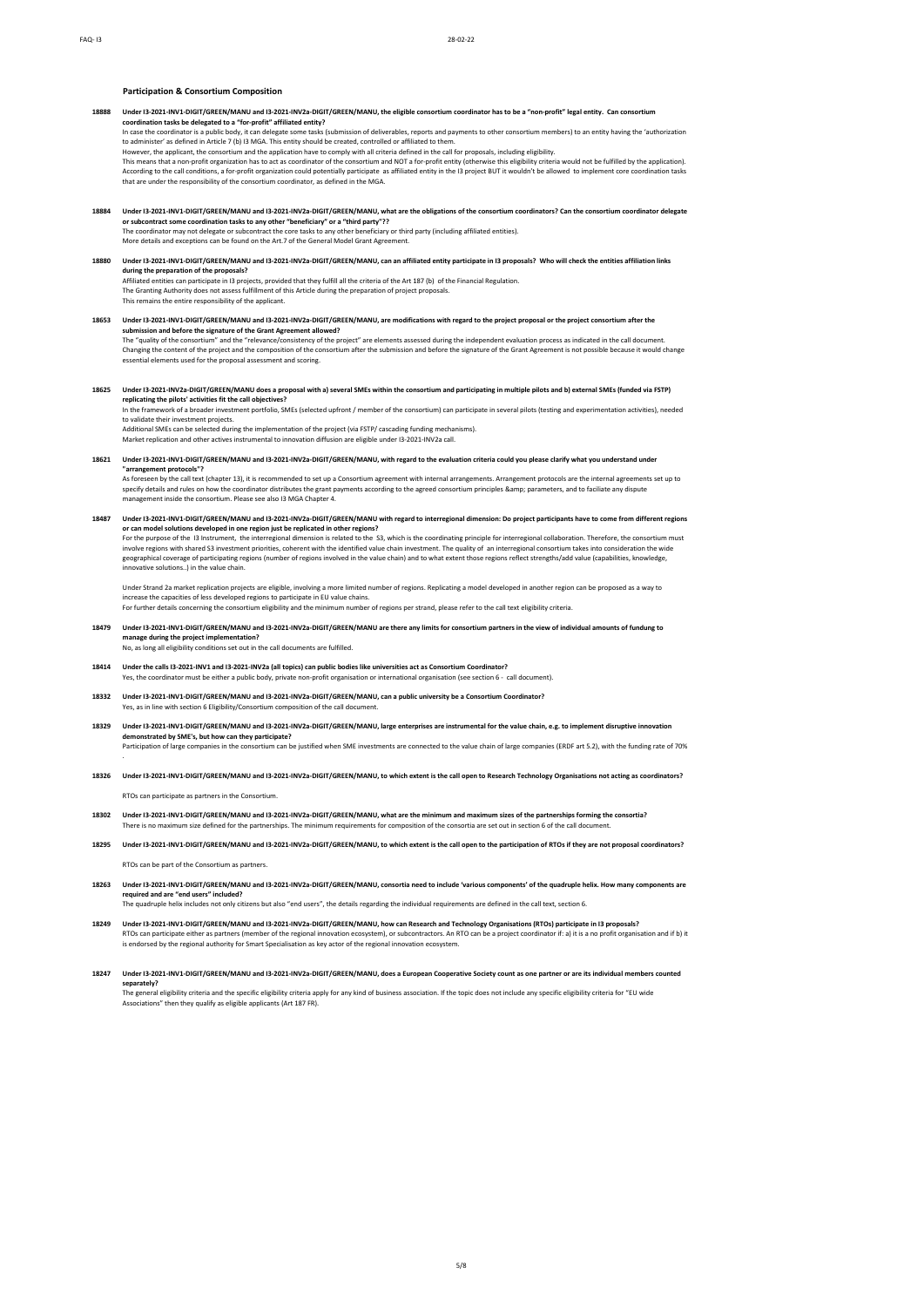## **Themes & Topics**

- 1**9486 Under 13-2021-INV1-DIGIT/GREEN/MANU and 13-2021-INV2a-DIGIT/GREEN/MANU what is meant by sub-projects? Is there a minimum number?<br>The individual sub-projects are the investment ready projects of a project portfolio w** number of projects per portfolio. In principle, the number of investment projects composing the overall value chain investment should be proportional and appropriate to the requested grant size and the investment sector.
- 19485 Under 13-2021-INV1-DIGIT/GREEN/MANU and 13-2021-INV2a-DIGIT/GREEN/MANU how can a portfolio of projects be described?<br>The concept of portfolio refers to the identification of a number of investment-ready projects. The
- **18327 Q Under I3-2021-INV1-DIGIT/GREEN/MANU and I3-2021-INV2a-DIGIT/GREEN/MANU, should all partners of the project focus on the same RIS3 line?** All partners can focus on different S3 lines.
- 1**8301** Under 13-2021-INV2a-DIGIT/GREEN/MANU, about Strand 2a, what shared smart specialisation priorities are relevant for the I3 projects?<br>Only the smart specialisation priorities selected for the 2021–2027 programming
- **18296 Q Under I3-2021-INV1-DIGIT/GREEN/MANU and I3-2021-INV2a-DIGIT/GREEN/MANU, would smart agriculture fit under the thematic of digital transition or green transition? How many**  projects will be funded per thematic in strand 1?<br>It would be under "green transition". Themes and priorities are listed in the call documents. Circa 4-5 projects will be financed per cut-off date (strand 1). There is no e per topic, because it depends on the quality of the received proposals.
- 18267 Under 13-2021-INV1-DIGIT/GREEN/MANU and 13-2021-INV2a-DIGIT/GREEN/MANU, is there any recommended balance between advisory/financial support?<br>No, the financial and advisory support has to be instrumental and necessary investments is not in line with the expected impact.
- **18266 Q Under I3-2021-INV1-DIGIT/GREEN/MANU and I3-2021-INV2a-DIGIT/GREEN/MANU, are the I3 topics identical with all topics of Technical Assistance Facility projects and eligible?**

A No, the Technical Assistance Facility is a different instrument. Eligible topics for I3 are listed in the call text under section 2.

- **18260 Q Under I3-2021-INV1-DIGIT/GREEN/MANU and I3-2021-INV2a-DIGIT/GREEN/MANU, is social innovation eligible for I3?** A Yes, I3 projects can include any sort of innovation (social innovation, user driven innovation, public sector innovation, product, process or service innovation, etc.) according to the Oslo Manual definition of innovation.
- **18258 Q Under I3-2021-INV1-DIGIT/GREEN/MANU and I3-2021-INV2a-DIGIT/GREEN/MANU, what is the expected average size of an I3 project, what is the maximum grant amount and how many projects will be funded per strand per call?** The number of funded projects depends on the size of the proposals retained for funding according (call document, section 6), on the quality of submitted applications and on the

railable budget (call document, section 3).

**18253 Q Under I3-2021-INV1-DIGIT/GREEN/MANU and I3-2021-INV2a-DIGIT/GREEN/MANU, can large infrastructural undertakings, e.g. the construction of a building, be implemented under this call?**

A Building "new" demonstration facilities must be duly justified and can be eligible only if the new infrastructure does not already exist in Europe. The focus is on interconnecting, upgrading and making complementary use of testing and demonstration facilities.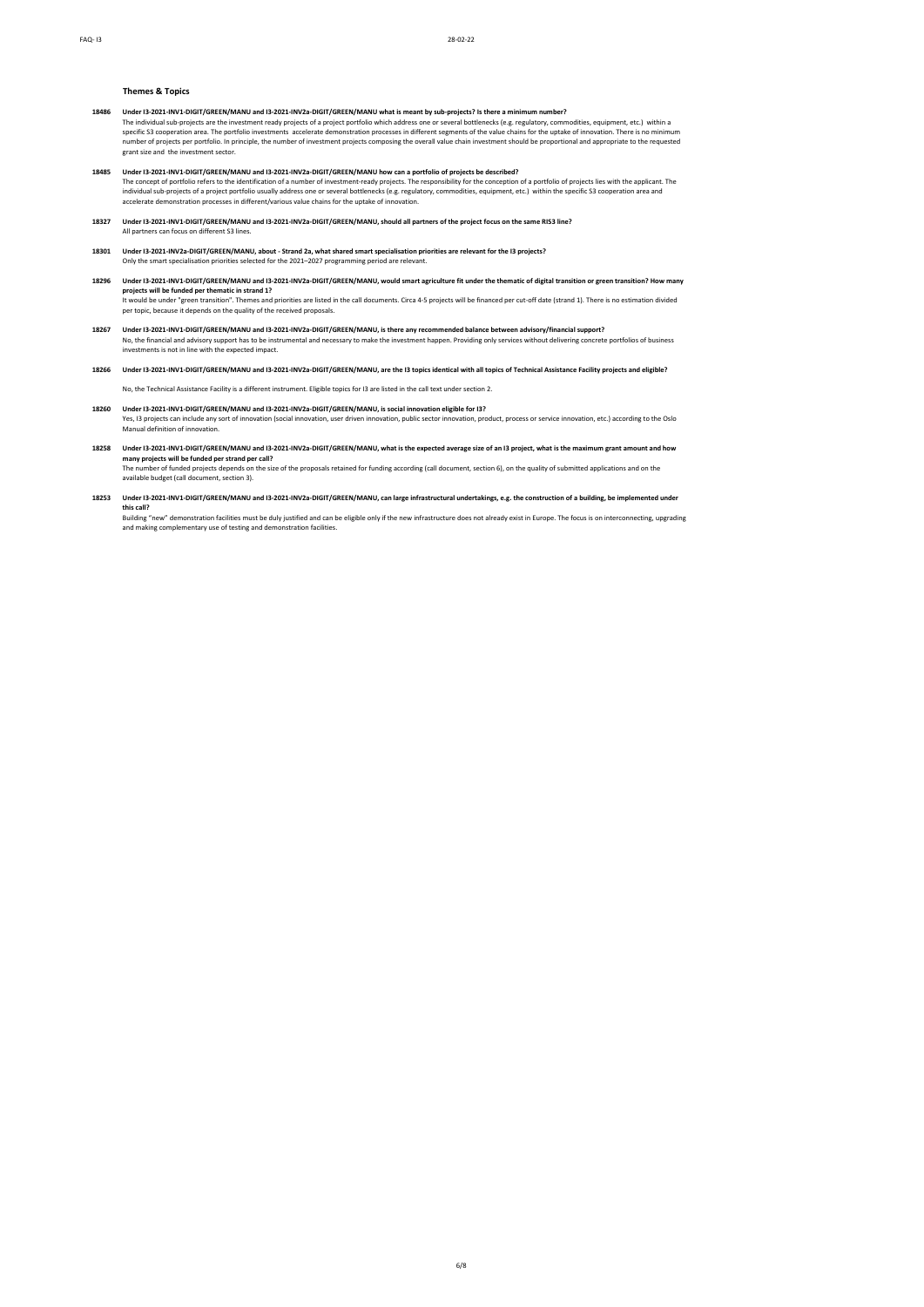**Other**

**18623 Q Under I3-2021-INV1-DIGIT/GREEN/MANU and I3-2021-INV2a-DIGIT/GREEN/MANU, regarding the mandatory annexes, which documents are required for the submission of the "Annual activity reports" ?**

The "Annual Activity Report" is a non-compulsory annex. The consortium might decide to add this supplementary annex if the 13 proposal is the result of previous cooperation activities,<br>performed in other platforms or in th

- **18490 Q Under I3-2021-INV1-DIGIT/GREEN/MANU and I3-2021-INV2a-DIGIT/GREEN/MANU are there methods in place for granting assistance from the ERDF Funds?** For any questions related to possible support from a Cohesion Policy programme, applicants shall address themselves to the relevant national/regional authorities (ERDF Managing<br>Authorities).
- **18328 Q Under I3-2021-INV1-DIGIT/GREEN/MANU and I3-2021-INV2a-DIGIT/GREEN/MANU, is there any pre-financing scheme for partners?** Yes, there is. The concrete modalities are set out in section 10 of the call text.
- 18308 Under 13-2021-INV1-DIGIT/GREEN/MANU and 13-2021-INV2a-DIGIT/GREEN/MANU, in order to start planning with our partners, we would like to ask for the possibility to have a<br>meeting with EISMEA for clarifying our question FAQ.
- **18252 Q Under I3-2021-INV1-DIGIT/GREEN/MANU and I3-2021-INV2a-DIGIT/GREEN/MANU, if a same or very similar proposal is submitted several times under different topics, will all proposals be evaluated?**<br>Only the last submitted proposal will be evaluated. All previously submitted proposals will be declared ineligible.